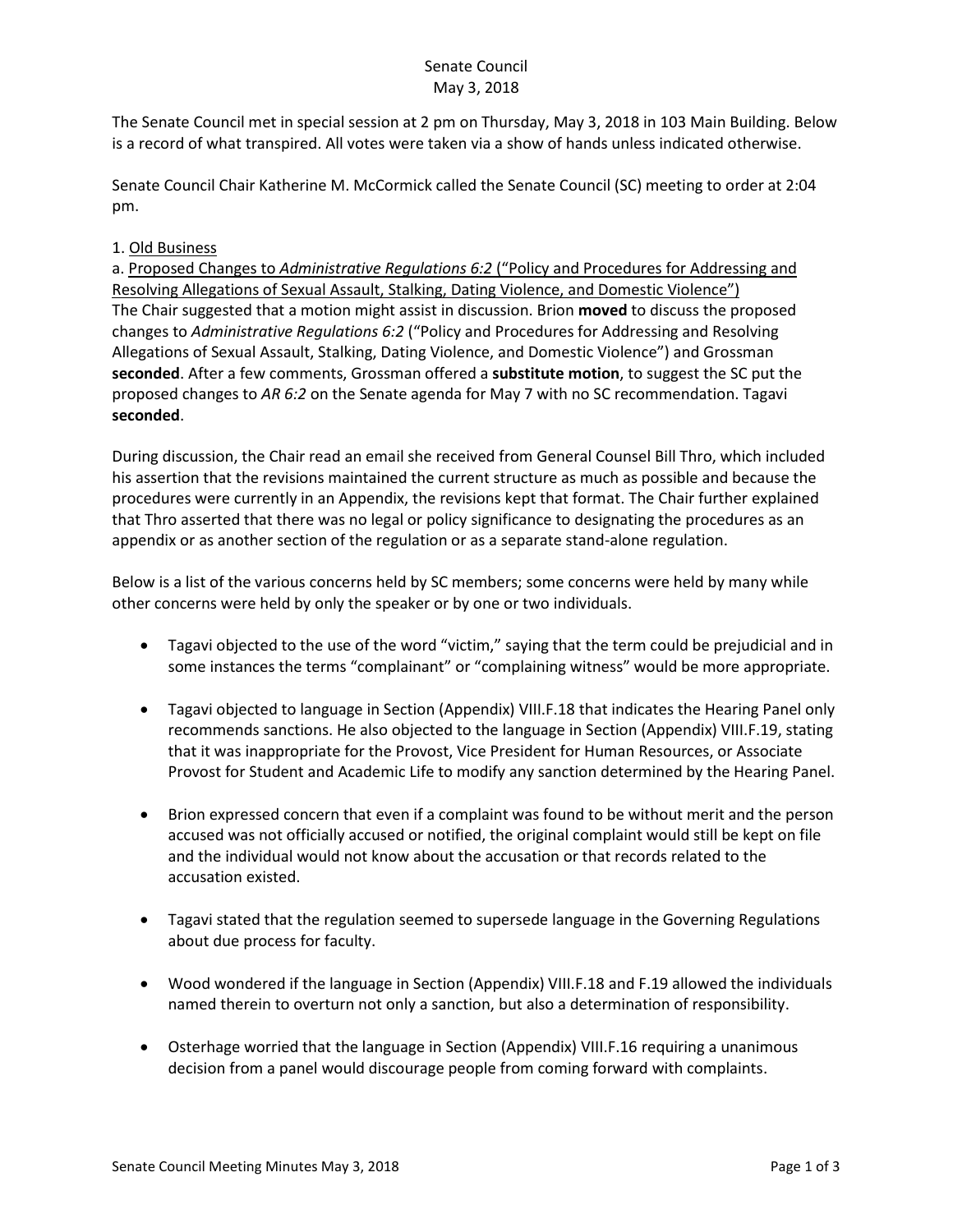## Senate Council May 3, 2018

- Brion objected to Section (Appendix) XI and stated that the language should be changed to acknowledge the need to vet with faculty, staff, and students, prior to amending either the regulation or the appendix.
- Tagavi suggested avoiding the word "rape" and instead using "sexual assault." If "sexual assault" was used, someone who was found responsible for sexual assault would suffer enough without also being labeled a "rapist."
- Bird-Pollan suggested that the language in Section (Regulation) IV.U and IV.W be modified to indicate that the nominations should be done in consultation with the college faculty.

Given the time, SC members began discussing the best way to move forward. Grossman noted that Cross had been compiling a list of the concerns being discussed and wondered if SC wanted to endorse as long as certain changes were made, or endorse only after the changes were made. Brion suggested that the issues gaining the most traction among SC members were not necessarily huge changes, but rather were additions and clarifications. She said SC could vote to endorse if the additions and clarifications were made. She asserted that the revised regulation was better than the current version, but some wordsmithing was needed. Grossman and Cross supported Brion's comments.

Cross indicated that the SC should raise concerns about use of the word "victim" and that it should be modified with "alleged" when used, although there were some instances where "complainant" or "complaining witness" would be more correct. He stated that he knew that revocation of degrees was not an easy discussion and wondered if it should be included in the motion. Bird-Pollan suggested that if revocation of degrees were to be discussed, it should be within the context of possibly removing it as a possible sanction for any situation, not just removing it as a possible sanction in cases of sexual assault, stalking, etc. Cross accepted her suggestion and went on to say that he was making a formal motion to amend Grossman's motion to send the proposed changes to *AR 6:2* to the Senate without a recommendation. Cross **moved** to amend the motion so that SC would encourage Senate to endorse the proposed changes to *SR 6:*2 with the following four caveats for senior leadership:

- 1. The references to "victim" that must remain should be modified with the descriptor "alleged." [Regulation & Appendix: the word "victim" occurs throughout and some instances may be more appropriately described by using "complainant" or "complaining witness."]
- 2. Clarify that the Provost, Associate Provost for Student and Academic Life, and the Vice President for Human Resources may reject or amend a recommended sanction, but may not reject or amend a finding of responsible or a finding of not responsible by either the Sexual Misconduct Hearing Panel or the Sexual Misconduct Appeals Board. [Appendix, VIII.F.19, page 18]
- 3. Clarify that the entirety of the regulation, including the appendix, will not be amended without first consulting faculty, staff, and students. [Appendix, XI, page 20]
- 4. Clarify that the college faculty representatives for the Sexual Misconduct Hearing Panel Pool are appointed by the dean after consultation with the faculty council. [Regulation, IV.U]

Brion **seconded**. Tagavi asked about disallowing the Provost, Associate Provost for Student and Academic Life, and the Vice President for Human Resources from overruling or modifying any finding of